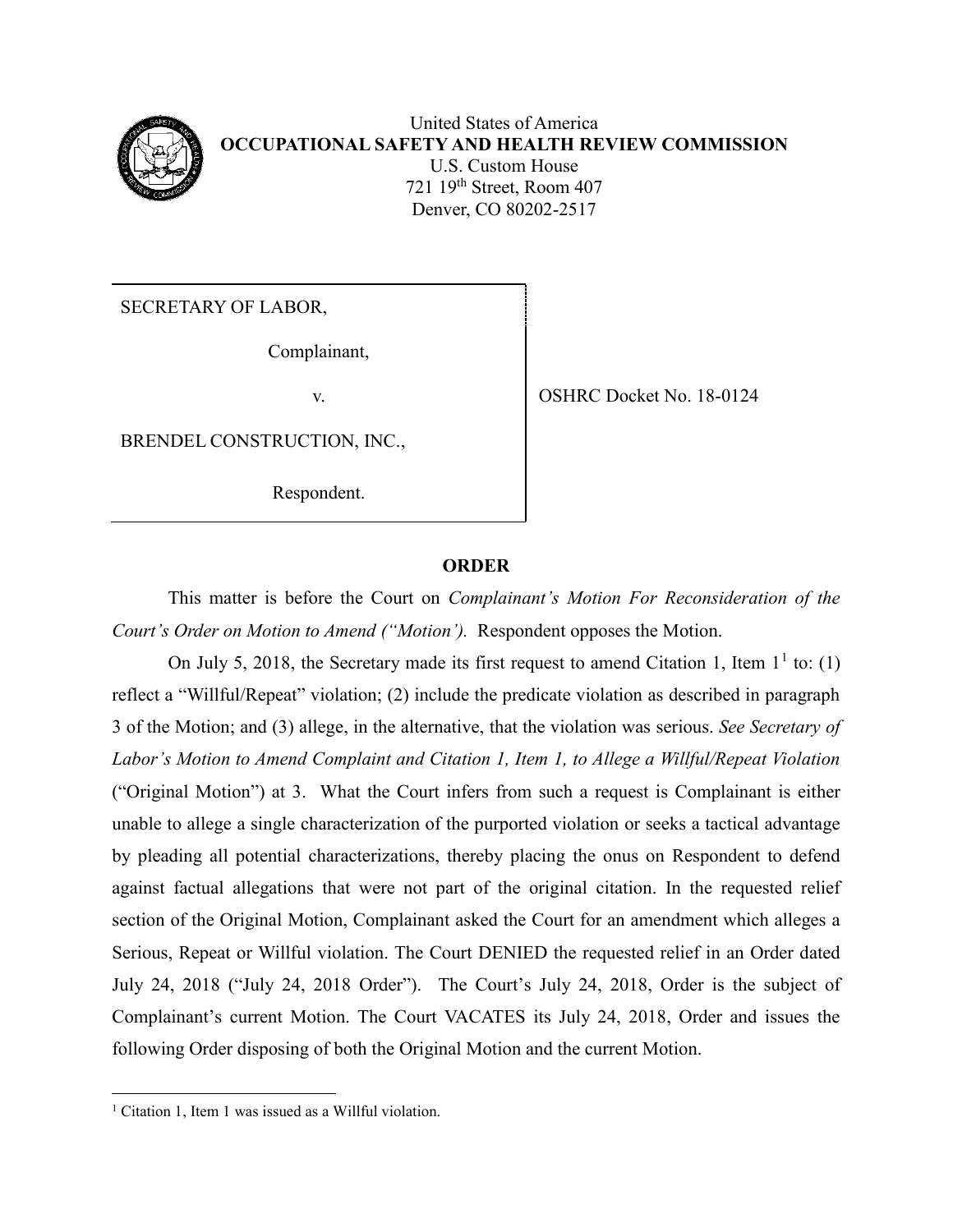## **Legal Standard for Amendment of a Citation and Complaint**

Fed. R. Civ. P. 15, which governs amendments to pleadings, states that a court should "freely give leave [to amend a pleading] when justice so requires." Fed. R. Civ. P.  $15(a)(2)$ . A judge's decision to grant an amendment to a pleading is reviewed for an abuse of discretion. *See Reed Eng. Group, Inc*., 21 BNA OSHC 1290 (No. 02-0620, 2005). If the amendment only adds another legal theory to the case, such an amendment is generally permissible. *See Schiavone Constr. Co.,* 5 BNA OSHC 1385 (No. 12767, 1977) (citing *J.L. Mabry Grading*, 2 BNA OSHC 3057 (No. 285, 1974)).

"[I]t is well-settled that prejudice to the non-moving party is the touchstone for the denial of an amendment." *Cornell & Co., Inc. v. OSHRC*, 573 F.2d 820, 823 (3d Cir. 1978). "[A] mere claim of prejudice is not sufficient; there must be some showing that the non-moving party 'was unfairly disadvantaged or deprived of the opportunity to present facts or evidence….'" *Dole v. Arco Chem. Co.,* 921 F.2d 484, 488 (3d Cir. 1990). "In the context of an action under OSHA, 'when an amendment puts no different facts in issue than did the original citation, reference to an additional legal standard is not prejudicial.'" *Dole v. Arco Chem. Co*., 921 F.2d at 488 (quoting *Donovan v. Royal Logging Co*., 645 F.2d 822, 827 (9th Cir. 1981)). Amendments made during the time frame permitted by a scheduling order will generally not prejudice Respondent, especially when the litigation schedule has been extended and the trial date continued. *See Morrison-Knudsen & Assoc*., 8 BNA OSHC 2231, 2236 (No. 76-1992, 1980) (amendments made well before the hearing rarely result in prejudice); *Higgins Erectors and Haulers, Inc.*, 7 BNA OSHC at 1738; *CMH Co., Inc*. 9 BNA OSHC at 1053 (amendment allowed when the case was "grounded upon the same occurrence as the original citation"); *Kaiser Aluminum and Chem. Corp*., 5 BNA OSHC 1180 (No. 3685, 1997) (amendments that did not change the factual allegations of a citation do not prejudice the employer).

The Court is required to ensure that fair notice is given before granting leave to amend. *Reed Eng'g Grp, Inc*.,, 21 BNA OSHC 1290, 1291 (No. 02-0620, 2005). *See Brennan v. Nat'l Realty and Constr. Co., Inc*., 489 F.2d 1257, 1264 (D.C. Cir. 1973) ("So long as fair notice is afforded, an issue litigated at an administrative hearing may be decided by the hearing agency

 $\overline{a}$ 

<sup>2</sup> Federal Rule of Civil Procedure 15 is applicable to Commission proceedings*. See Southern Colorado Prestress Co.*, 586 F.2d 1342 (10th Cir. 1978).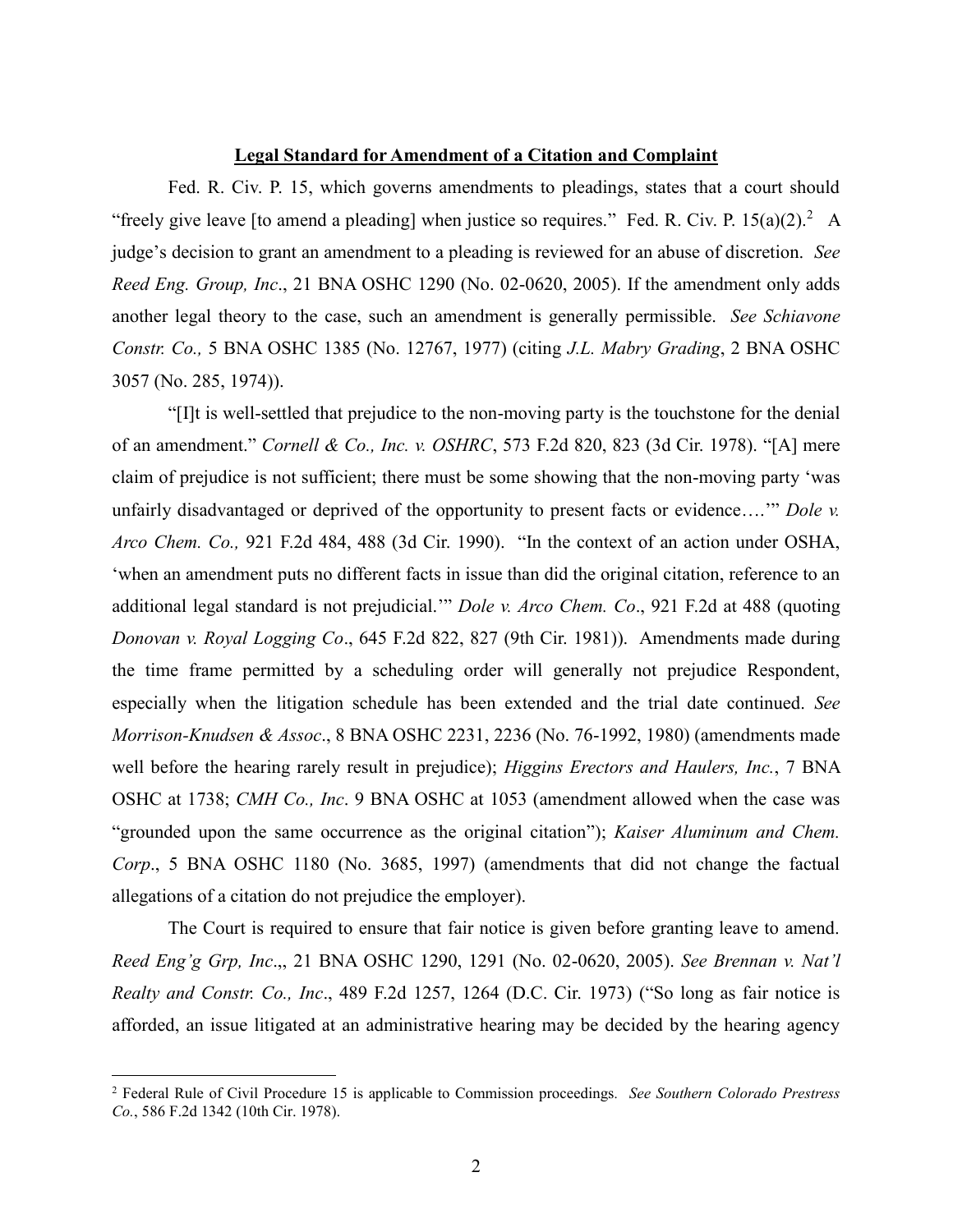even though the formal pleadings did not squarely raise the issue."). Where fair notice is provided, administrative pleadings are liberally construed and easily amended. *Miller Brewing Co*., 7 BNA OSHC 2155, 2157 (No. 78-3216, 1980).

As discussed below, Complainant's proposed amendment, which proposes multiple, alternate characterizations, fails to provide fair notice to Respondent. *See Roanoke Iron & Bridge Works, Inc.,* 5 BNA OSHC 1391 (No. 10411, 1977) (Multiple alternative theories of prosecution create doubt as to whether the employer has been afforded fair notice of the violation with which it is charged.)

## **Discussion**

As Complainant has acknowledged, the Commission has adopted notice pleading which is designed to guarantee fair notice is given to a respondent*. National Realty & Construction Co. v. OSHRC*, 489 F.2d 1257, 1264 (D.C. Cir. 1973) (citations omitted). While Complainant is not required to lay out every single fact that he will rely upon to establish his case, the concept of notice pleading should not be construed to relieve Complainant of complying with the pleading requirements of the Act and the regulations adopted by the Secretary of Labor, which dictate the content of the complaint and notification of proposed penalties.

Section 9(a) of the Act provides that a citation must "describe with particularly the nature of the violation, including reference to the provision of the Act, standard, rule, regulation, or order alleged to have been violated." 29 U.S.C. § 658. OSHA has also adopted a regulation, which provides that, after or concurrent with the issuance of a citation, the employer should be notified of the proposed penalty or that no penalty is being proposed. *See* 29 C.F.R. § 1903.15. To give effect to the requirement of fair notice, these two legal requirements must be read together. The regulations require citations to include a reference to the provision of the rules or regulations for which a respondent is being cited. When read in conjunction, the Court finds these provisions require setting forth the classification of the alleged violation. This is due in no small part to the fact that the characterization of a citation item determines the amount of the penalty.

A regulation must be read as a coherent whole and, if possible, construed so that every word has some operative effect. *See Am. Fed'n of Gov't Emps., Local 2782 v. FLRA*, 803 F.2d 737, 740 (D.C. Cir. 1986) ("regulations are to be read as a whole, with each part or section . . . construed in connection with every other part or section") (internal quotation marks and citation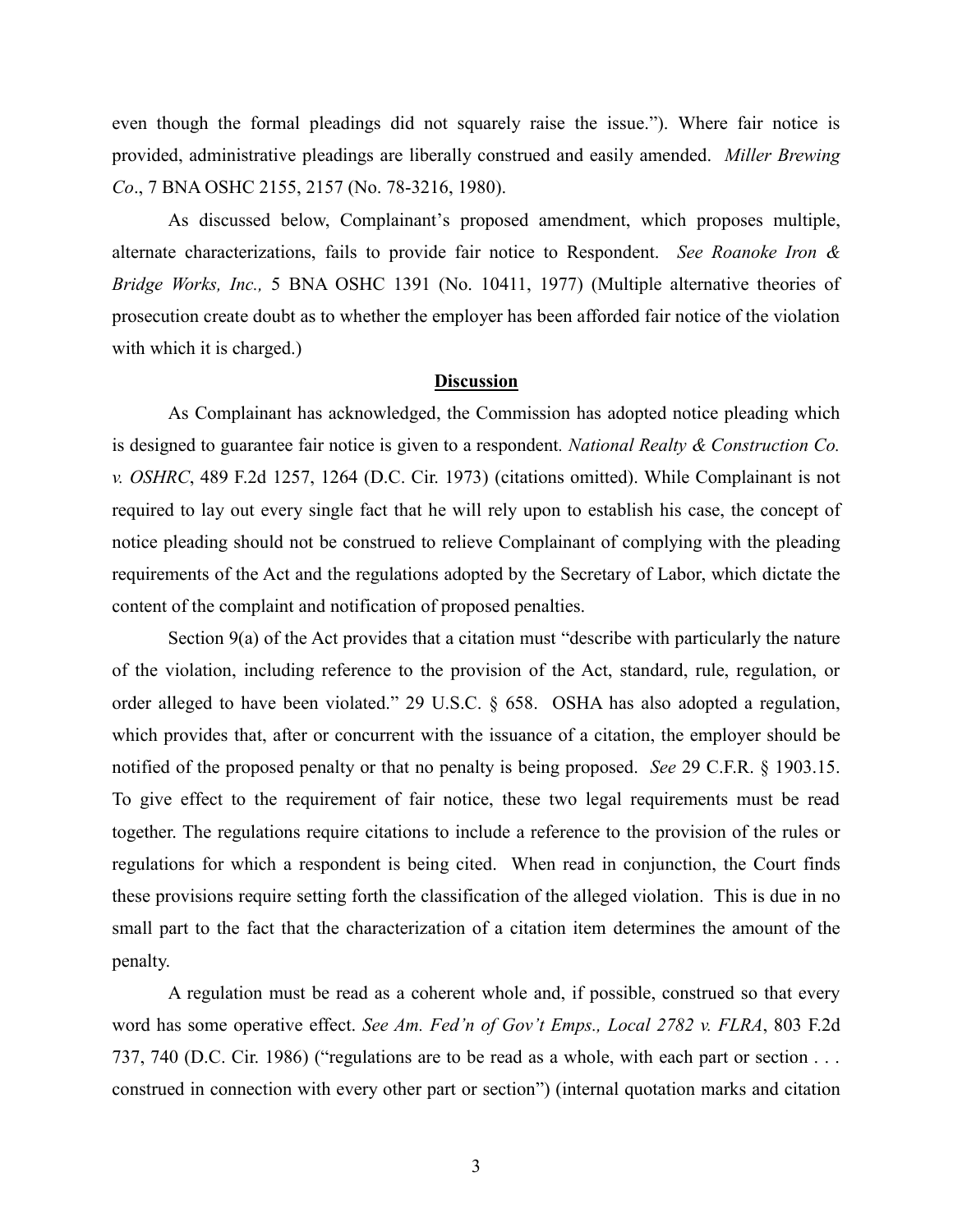omitted); *E. Smalis Painting Co*., 22 BNA OSHC 1553, 1580 (No. 94-1979, 2009) (same); *Summit Contractors, Inc*., 23 BNA OSHC 1196, 1202-03 (No. 05-0839, 2010) (noting rule of statutory construction that every word be given effect), *aff'd per curiam*, 442 F. App'x 570 (D.C. Cir. 2011) (unpublished).

Under the requirements of the Act and related regulations, fair notice requires three things: (i) notice of the nature and location of the violation; (ii) the standard alleged to have been violated; and (iii) a notification of proposed penalties, *which is driven by the classification of the alleged violation*. The Original Motion and the current Motion fail to establish the penalty associated with the proposed classification amendments. If the motion to amend were granted, Respondent would not have fair notice of vital information that would allow it to decide whether and how to proceed and would be prejudiced by such omission.

As the Court noted in its July 24, 2018 Order, each classification requires different facts in order to be proved. Presented with the moving target Complainant has proposed, Respondent would be prejudiced in its ability to determine whether it wants to proceed at all (i.e. Respondent may well take a different approach if the Citation was classified serious vs. repeat or willful and the proposed penalty) or how it wishes to proceed (i.e. determination of litigation strategy which may include witness to be called, exhibits to be introduced, and employment of expert witnesses). The multiple, alternative theories for relief simply do not provide fair notice, even under the fairly liberal requirements of notice pleading.

As the Eighth Circuit Court of Appeals recognized in the case of *Nakdimen v. Baker*, 100 F.2d 195 (8th Cir. 1929):

> Pleading and a distinct issue are essential in every system of jurisprudence, and there can be no orderly administration of justice without them. If a party can allege one cause of action and then recover upon another, his complaint will serve no useful purpose, but rather to ensnare and mislead the adversary.

*Nakdimen*, 100 F.2d. at 197.

Permitting Complainant to amend the Complaint and Citation 1, Item 1 as it has proposed would relieve Complainant of his prosecutorial responsibility to plead as required by the Act and associated regulations described above. If the Court were to sanction this approach, which it does not, the pleading requirements discussed herein would be rendered superfluous because